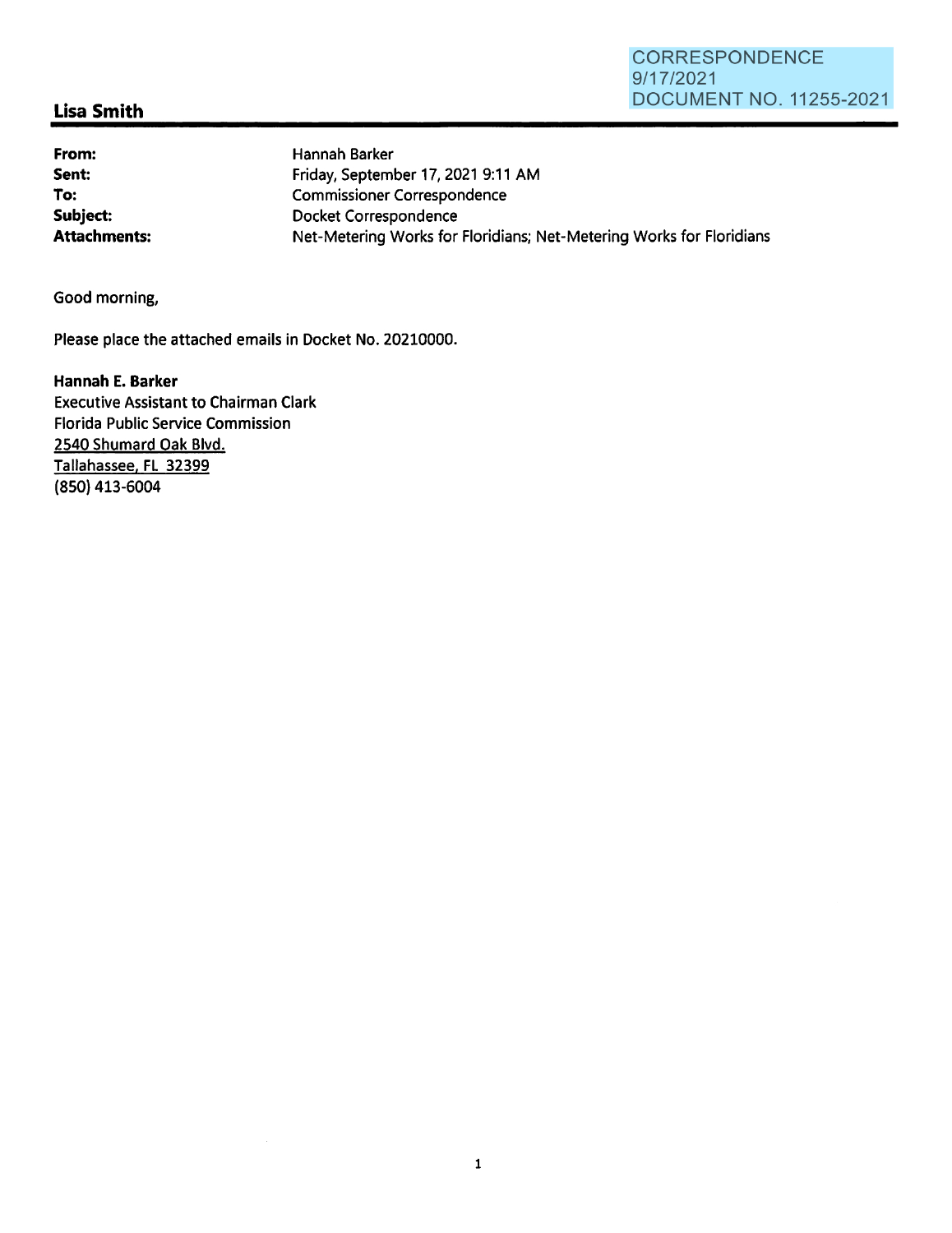## **Lisa Smith**

| From:    | Ruthe Osinski <nlsdavis7@gmail.com></nlsdavis7@gmail.com>         |
|----------|-------------------------------------------------------------------|
| Sent:    | Friday, September 17, 2021 7:53 AM                                |
| To:      | Office of Chairman Clark; Office of Commissioner Graham;          |
|          | Commissioner.Polmann@psc.state.fl.us; Office of Commissioner Fay; |
|          | Commissioner.Brown@psc.state.fl.us                                |
| Subject: | Net-Metering Works for Floridians                                 |

Dear Commissioners,

withdrawalThe middle of a public health and economic crisis is not the time to create more uncertainty by making changes to solar rights that will hurt jobs and take money out of people's pockets.

Before COVID-19, the Sunshine state produced the 4th most electricity from solar panels in the country, and employed over 12,000 people. Before this crisis began, "solar installer" was the fastest growing job in the country, and our industry employed 250,000 people. The COVID-19 crisis could put half, 125,000, of these jobs at risk in communities across the United States. Florida has already lost 22% of its workforce due to economic uncertainty, and this could get worse.

People and businesses across the state rely on common sense solar policies to take control of their own energy, and choose how they power their lives.

Solar panels and batteries contribute to the resilience of the electric grid. As we enter hurricane season, Floridians need more tools - not less - in order to weather all the storms that are coming our way.

Please defend solar workers, business owners, and homeowners from additional uncertainty by preserving net metering here in Florida.

Sincerely,

Ruthe Osinski

-- Ms. Ruthe Osinski nlsdavis7@gmail.com invoice Kesslerport, Montana synthesizing